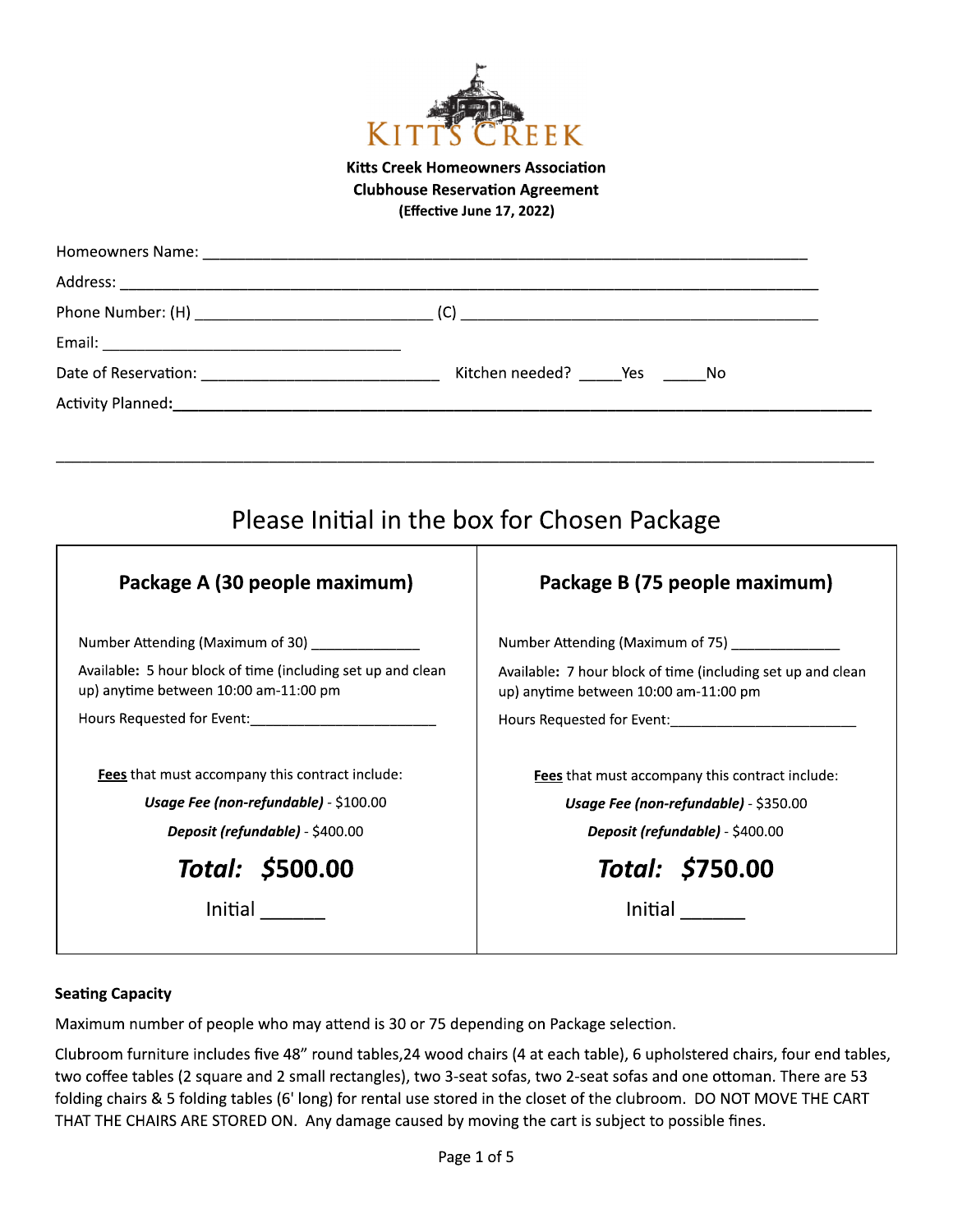## **CLUBHOUSE RESERVATION RULES & GUIDELINES (Revised March 1, 2022)**

The following rules have been established to ensure maximum enjoyment of the facility by members of the Kitts Creek Homeowners Association.

### **Reservation Procedures & Liabilities**

- 1. Only Kitts Creek Residents who are in good standing (i.e., current on assessments/fines) with the Association may rent the clubhouse. The clubhouse is not available for use by anyone who is not a member of the Kitts Creek Homeowners Association (homeowner) or their renters.
- 2. Reservation requests for use of the clubhouse should be submitted to CAS, Inc. at least two weeks prior to the requested date. Clubhouse reservations can be made by contacting the Kitts Creek onsite HOA office at 919-659-1214 or via email at kittscreek@casnc.com. Checks should be made payable to Kitts Creek HOA and sent along with the signed contract to CAS, Inc. via US mail or hand-delivered to Amber Muncey at the Kitts Creek Clubhouse, Monday-Friday. HOA office hours are 9:30 AM-6:00 PM.
- 3. Please note "Clubhouse Rental" on the subject line of the check for accounting purposes. There is a drop-off slot in the Kitts Creek Clubhouse office door if delivered after business hours. The rental check must be in the homeowner's/renter's name only. Business checks or third party checks will NOT be accepted.
- 4. Reservations are taken on a first-come, first-serve basis, and reservations are only guaranteed upon receipt of the reservation contract and payment.
- 5. A resident reserving the clubhouse must be present for the entire time during the reservation period.
- 6. Clubhouse reservations do not include the use of the pool, gym, or gazebo. Children must be supervised at all times, and are not allowed to play in the hallways, foyer, fitness room, yoga room, or any additional rooms in the building. The foyer is not for rent (or available for any party decor.)
- 7. The clubhouse can only be reserved for one event per day. Each resident can rent the space a maximum of twice per year. Any event must be concluded, cleaned up, and the room vacated by 11 PM.
- 8. There is a total Clubhouse rental payment due at the time of reservation. This includes a refundable deposit and a rental fee for use of both the kitchen and large clubhouse room. (Totals vary depending on the Package selected.) If the clubhouse is left in the same condition it was received, i.e. floors vacuumed, trash bins emptied, and there are no complaints, damages, rules ignored or necessary repairs or maintenance required as a result of the event, then the deposit will be refunded in full within two weeks. However, if the clubhouse is not left in an acceptable condition, or there are complaints, broken rules, repairs, or some type of service maintenance is required as a result of the event, the entire deposit, or a portion of it, may be applied toward fines or repair costs. The deposit does not cover the cost of damages, required maintenance, or service to remedy an issue resulting from the event and thus any additional amount will be assessed to your account.
- 9. Agreement must include initials where applicable.
- 10. The resident reserving the space is responsible for making sure the space is left clean and that all trash is removed or placed in the trash containers provided outside the South entrance (by the pool entrance). The kitchen may not be reserved by itself. There is a vacuum, broom, trash bags, and cleaning wipes located in the clubroom.
- 11. Please wipe down the kitchen area and bar to remove excess food or drink and vacuum any crumbs. In the event there are additional costs to return the clubhouse to its original condition, those costs will be paid from the clubhouse deposit and/or charged to the homeowner's account.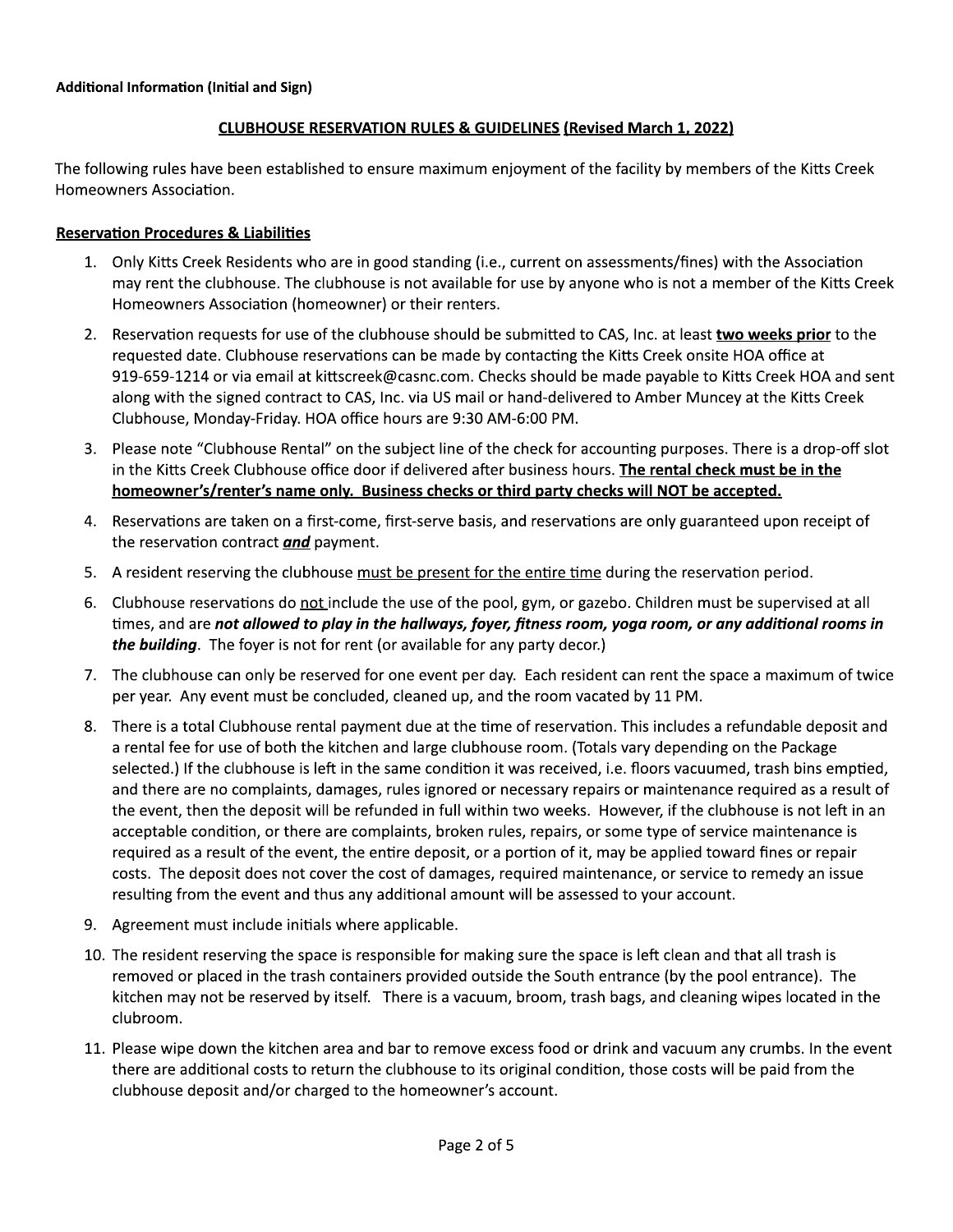- 12. In the event of damages incurred to the clubhouse building, contents, or surrounding grounds during a reservation event, the full cost of repair and/or replacement of clubhouse furnishing and/or grounds and any applicable fines will be charged to the homeowner (whether damaged or missing as a result of the event.)
- 13. Accidents happen if there is unavoidable damage that occurs during your event despite following all of the rules and provisions in this document and you bring it to the attention of the Assistant Community Manager, the HOA may decide to refund your deposit less the cost of the repair. If we find the damage and it was not brought to the attention of the HOA, you may be charged to repair the damage in addition to fines. Being upfront and working with us openly to resolve any issues will be appreciated.
- 14. Fees are fully refundable if notice of cancellation is given at least 14 days prior to the scheduled reservation. Cancellations made less than 14 days prior to the event may result in forfeiture of the entire reservation amount. This policy is in place to avoid last-minute cancellations that prevent other homeowners from making reservations.
- 15. The Kitts Creek Homeowners Association shall not be liable for any damage or injury to the homeowner in use or their guests however so caused, nor shall the Association be responsible for any accident to the homeowner in use who agrees they will not hold the Association liable in any way, whether such accident occurs on common ground, or any part of the clubhouse facilities, parking areas, or adjacent areas. The Association is not responsible for any damage, spoilage, or lost items that are part of the resident's party or event.
- 16. The Board of Directors reserves the right to deny the use of the clubhouse for any reason, including, but not limited to, delinquent payment of assessments and prior or current misuse of the facilities.
- 17. The Board of Directors, at its discretion, may waive or reduce the normal fee for functions sponsored by the Kitts Creek community or conducted for the sole benefit of the Kitts Creek Homeowners Association.
- 18. This rental covers only the use of the clubhouse clubroom facility and its contents.
- 19. The clubhouse is not a corporate/club/church event space. It is intended to be rentable by residents for personal events like birthdays, baby/bridal showers, anniversaries, family reunions, etc., and never on behalf of a non-resident nor any club, church, temple, association, charity, or business.
- 20. I understand that it is possible that the Kitts Creek HOA might need to close the clubhouse in certain situations including but not limited to storm damage or reinstatement of a municipal or statewide indoor mask mandate and if that occurs, my event will be canceled and my fees and deposit refunded in full.
- 21. I understand that the KC Clubroom may be rented only by current residents of Kitts Creek and if I have rented my property, my rights to use or rent any KC amenities have been passed to my renters and are no longer mine.
- 22. I understand that if I rent the KC clubroom in late November or all of December, the room might be decorated for the Christmas holidays and I will not be able to remove or move any of the decor.

Sign here to acknowledge reading all 22 provisions above: \_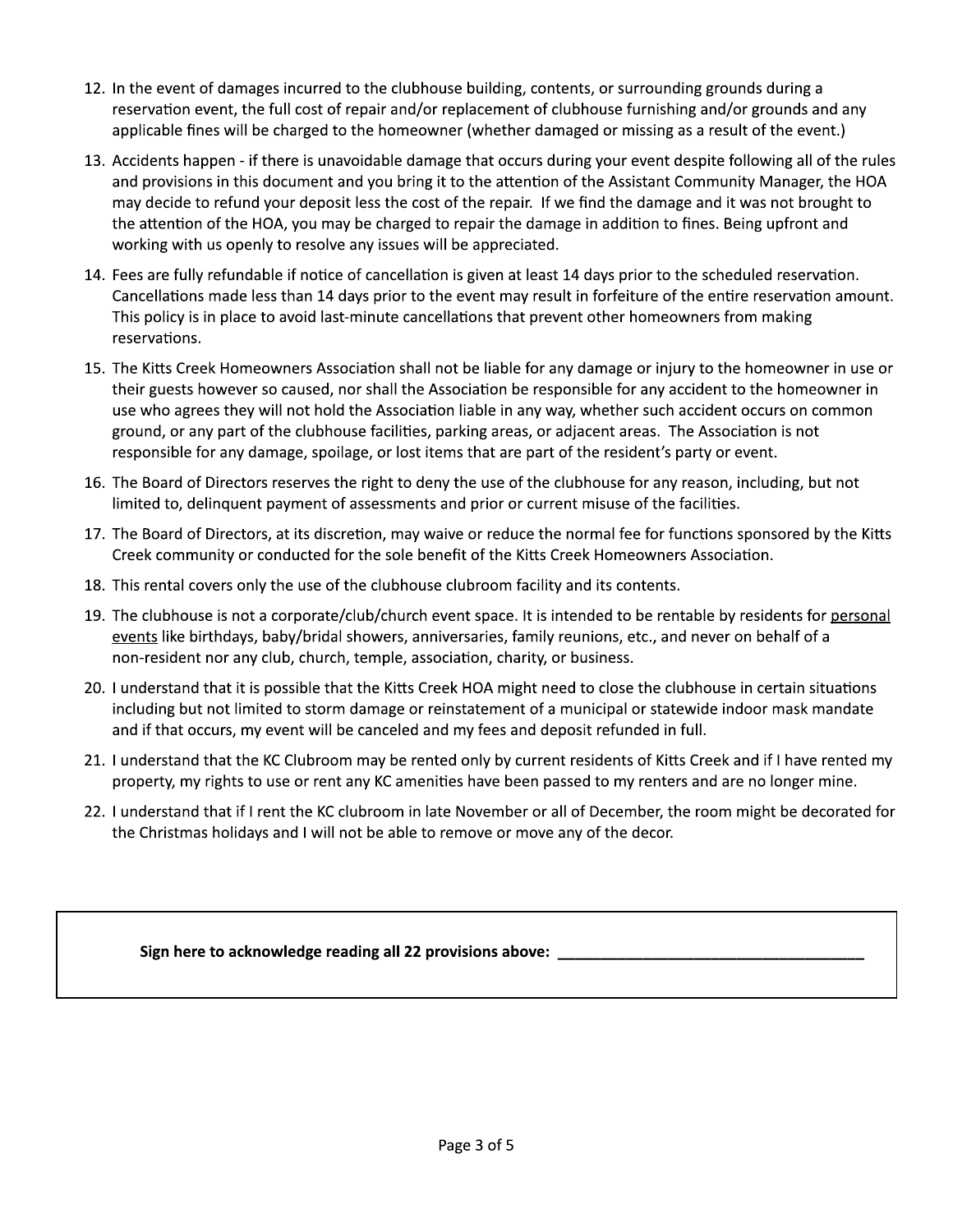#### **RULES OF USE & FINES**

# Please Initial Acknowledgement for Rental Reimbursement & Fines

| <b>Zero Tolerance Actions that Result in Immediate Fines</b> |                                                                                                                                                                                                                                                                                                                                                                                                                                                                                                                                       |
|--------------------------------------------------------------|---------------------------------------------------------------------------------------------------------------------------------------------------------------------------------------------------------------------------------------------------------------------------------------------------------------------------------------------------------------------------------------------------------------------------------------------------------------------------------------------------------------------------------------|
|                                                              | No Glitter Allowed - \$300 fine: Initial: ______                                                                                                                                                                                                                                                                                                                                                                                                                                                                                      |
|                                                              | No Balloons on Ceiling - \$200 fine: Initial: ______                                                                                                                                                                                                                                                                                                                                                                                                                                                                                  |
|                                                              | No Setup or Guests in Gym, Yoga or Storage Rooms - \$300 fine: Initial: ______                                                                                                                                                                                                                                                                                                                                                                                                                                                        |
|                                                              | No Setup in the lobby - \$300 fine: Initial: ______                                                                                                                                                                                                                                                                                                                                                                                                                                                                                   |
|                                                              | No moving of any of the blue couches, end tables, coffee tables, upholstered chairs, lamps - \$400 fine: lnitial: _____                                                                                                                                                                                                                                                                                                                                                                                                               |
|                                                              | Nothing to be Taped, Pinned or Stuck to the Walls - \$400 fine: Initial: ______                                                                                                                                                                                                                                                                                                                                                                                                                                                       |
|                                                              | No more guests than maximum total for selected package - \$500 fine: Initial: _____                                                                                                                                                                                                                                                                                                                                                                                                                                                   |
|                                                              | No one out on pool deck - \$500 fine: Initial: ______                                                                                                                                                                                                                                                                                                                                                                                                                                                                                 |
|                                                              | Resident not truthful about purpose for the event (i.e. rented for nonresident/outside organization - see #19 above) - \$500                                                                                                                                                                                                                                                                                                                                                                                                          |
|                                                              | Party not ended and cleaned up on time - \$300 fine: Initial: ______                                                                                                                                                                                                                                                                                                                                                                                                                                                                  |
|                                                              | Resident under contract not present during entire reservation - \$300 fine: Initial:                                                                                                                                                                                                                                                                                                                                                                                                                                                  |
|                                                              | <b>Moving the rolling chair cart - \$100 fine:</b> Initial: _______                                                                                                                                                                                                                                                                                                                                                                                                                                                                   |
|                                                              | 1. No unlawful activity is to be conducted in the clubhouse. Initial: ______                                                                                                                                                                                                                                                                                                                                                                                                                                                          |
| 2.                                                           | Do not set up in the foyer of the clubhouse. Events are to be held inside of the main clubroom only. Initial: ______                                                                                                                                                                                                                                                                                                                                                                                                                  |
| 3.                                                           | No smoking is permitted inside the clubhouse. Initial: ______                                                                                                                                                                                                                                                                                                                                                                                                                                                                         |
| 4.                                                           | No animals are permitted inside the clubhouse. Initial: _______                                                                                                                                                                                                                                                                                                                                                                                                                                                                       |
|                                                              | 5. Furniture is not to be moved to any area outside of the clubhouse and none of the blue sofa seating area furniture is<br>to be moved at all. Initial: $\frac{1}{\sqrt{1-\frac{1}{\sqrt{1-\frac{1}{\sqrt{1-\frac{1}{\sqrt{1-\frac{1}{\sqrt{1-\frac{1}{\sqrt{1-\frac{1}{\sqrt{1-\frac{1}{\sqrt{1-\frac{1}{\sqrt{1-\frac{1}{\sqrt{1-\frac{1}{\sqrt{1-\frac{1}{\sqrt{1-\frac{1}{\sqrt{1-\frac{1}{\sqrt{1-\frac{1}{\sqrt{1-\frac{1}{\sqrt{1-\frac{1}{\sqrt{1-\frac{1}{\sqrt{1-\frac{1}{\sqrt{1-\frac{1}{\sqrt{1-\frac{1}{\sqrt{1-\frac$ |
| 6.                                                           | Tables & wooden or folding chairs rearranged inside the clubhouse <b>must</b> be returned to their original location.<br>Initial: $\frac{1}{1}$                                                                                                                                                                                                                                                                                                                                                                                       |
|                                                              | 7. Adequate adult supervision of minors is required at all times during a reservation. Initial:                                                                                                                                                                                                                                                                                                                                                                                                                                       |
| 8.                                                           | Town Noise Ordinances must be observed. Be considerate of homes near the clubhouse. Initial:                                                                                                                                                                                                                                                                                                                                                                                                                                          |
|                                                              | 9. Events open to the public or for which an admission is charged are strictly prohibited. Initial:                                                                                                                                                                                                                                                                                                                                                                                                                                   |
|                                                              | 10. Remove all decorations, signs, and other personal belongings. Initial: ______                                                                                                                                                                                                                                                                                                                                                                                                                                                     |
|                                                              | 11. All balloons must be removed. Be especially mindful that helium balloons are not left on the ceiling. If balloons are<br>left on the ceiling, a fine will be incurred. Initial:                                                                                                                                                                                                                                                                                                                                                   |
|                                                              | 12. Remove all trash on the porch and grounds resulting from your event and place it in the trash containers provided<br>outside the South entrance (by the pool entrance). DO NOT leave food or garbage bagged inside the clubhouse.<br>Initial:                                                                                                                                                                                                                                                                                     |
|                                                              | 12. At the end of your rental, places turn off all lights prior to leaving and see that all dears and windows are legiod                                                                                                                                                                                                                                                                                                                                                                                                              |

13. At the end of your rental, please turn off all lights prior to leaving and see that all doors and windows are locked. Initial:  $\frac{1}{\sqrt{1-\frac{1}{2}}\cdot\frac{1}{2}}$